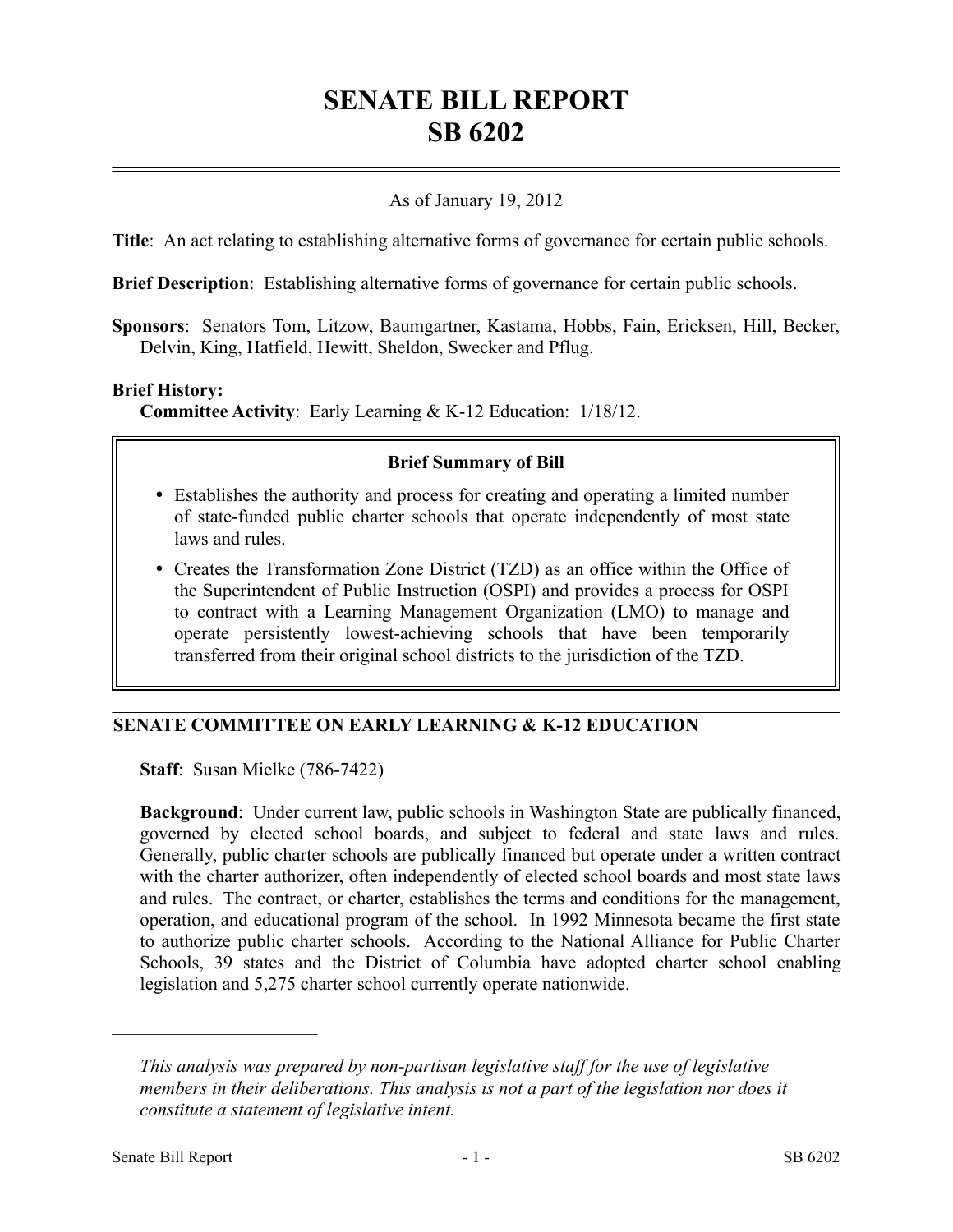Washington State has a process for annually identifying the lowest-performing schools: conducting a performance audit of the school, developing a required action plan for improvements, and implementing the plan for three years; at which time the school may be released from required action if the district has made progress. Currently, federal funds are used to implement the required action plans.

**Summary of Bill**: Two alternative forms of governance for certain public schools are addressed: (1) the authority and a process for creating and operating a limited number of state-funded public charter schools that operate independently of most state laws and rules is established; and (2) the Transformation Zone District (TZD) is created as an office within the Office of Superintendent of Public Instruction (OSPI). A process for OSPI to contract with a Learning Management Organization (LMO) to manage and operate persistently lowestachieving schools that have been temporarily transferred from its original school district to the jurisdiction of TZD is also provided.

## Charter Schools.

*Charter Schools.* A charter school is a public school offering any program or course of study that a non-charter public school may offer, including one or more of grades K-12, operated according to the terms of a renewable five-year contract between a charter school applicant and a charter school sponsor. The charter school may be created by converting an existing non-charter public school or by creating a new charter school.

*Limited Number of Charter Schools.* A maximum of 50 charter schools may be established and not more than ten in each calendar year. A majority of charters are reserved for the primary purpose of serving educationally disadvantaged students until a date, specified by the State Board of Education (SBE), is reached each year. SBE is given additional certification and notification duties.

*Charter School Applicant.* A charter school applicant must be a public benefit nonprofit corporation or a nonprofit corporation that has applied for tax exempt status under section  $501(c)(3)$  of the Internal Revenue Code. The applicant may not be a sectarian or religious organization.

*Charter School Authorizer.* The Washington Charter School Commission may authorize charter schools located in Washington State. If approved by SBE, a school district may authorize a charter school within the district; and Washington's public four-year colleges and universities may authorize charter schools within the state. SBE must establish a process and timeline for SBE to approve school district authorizers, which includes specified information that must be submitted by the applicant. The authorization is for six years and is renewable. The powers and duties of the authorizer are specified. SBE must establish an authorizer oversight fee within set parameters to be used by the authorizer to fulfill its duties.

SBE is responsible for overseeing the performance of all authorizers. SBE must establish timelines and a process for a special review by SBE when an authorizer's charter schools have persistently unsatisfactory performance or a pattern of well-founded complaints about the authorizer or its charter schools; for non-compliance with the charter contract;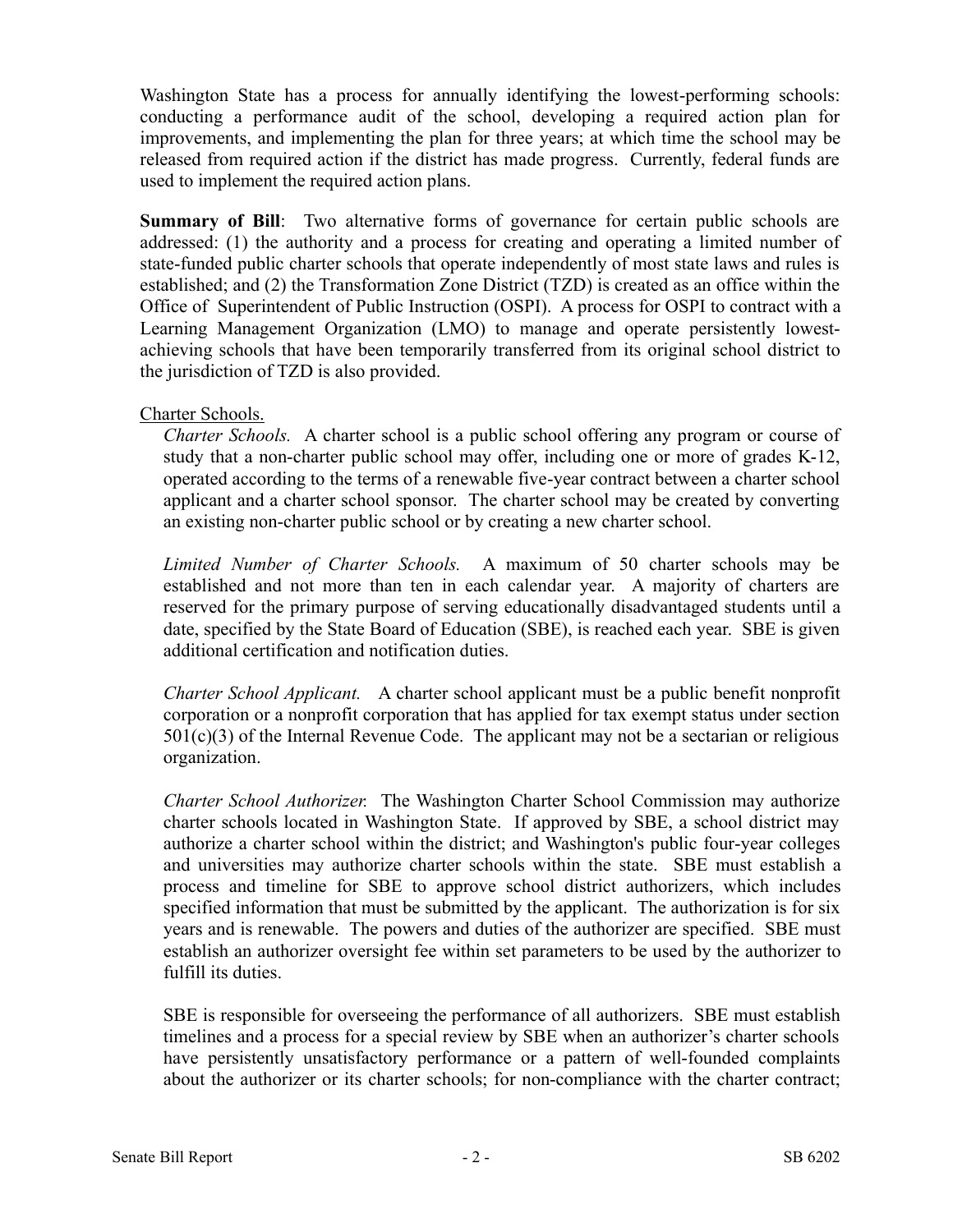and for revocation of a charter authorizer's authority. If an authorizer's authority is revoked then SBE must transfer each charter contract to another authorizer.

*Washington Charter School Commission (WCSC).* WCSC is established as a state agency to authorize charter schools, particularly schools designed to expand opportunities for educationally disadvantaged students. WCSC has nine members, three appointed by the Governor, the President of the Senate, and the Speaker of the House of Representatives, with no more than five members of the same political party. The members must have diversity, including geographic representation; specified experience; expertise; and a commitment to charter schools. The members serve four-year terms but no more than two consecutive terms; and serve without compensation but may be reimbursed for travel expenses. Staff support for WCSC is provided by the office of the Governor until WCSC has sufficient resources to have separate staff.

*Chartering Process.* SBE must establish a timeline for charter school application submission, approval and denial. An authorizer must solicit, evaluate, and approve or deny charter applications, that address specified information. Criteria for approving an application are provided. Once the application is approved then, in accordance with a timeline and process provided, the authorizer and the charter school board must execute a five year charter contract, that include specified components, including a performance framework and targets. The authorizer must monitor the charter school's performance and compliance, and may take corrective actions, sanction, revoke, renew or non-renew the charter. Charter contract revocation, nonrenewal and renewal guidelines are provided, and require a charter school closure protocol.

*Charter School Board.* The charter application provides for the formation of a charter school board to manage and operate one or more charter schools. A charter school board may not levy taxes or issue tax-backed bonds; and may not acquire property by eminent domain. In accordance with the charter contract, the board may:

- $\bullet$ Hire, manage, and discharge charter school employees;
- $\bullet$ Issue diplomas and may establish additional graduation requirements;
- $\bullet$ Receive and disburse funds;
- $\bullet$ Enter into contracts for real property, equipment, goods, supplies, and services;
- $\bullet$ Rent, lease, or own real property;
- $\bullet$ Solicit and accept gifts, but not from sectarian or religious organizations; and
- $\bullet$ Issue secured and unsecured debt. The issuance is not an obligation of the state, the charter school authorizer, the school district in which the charter school is located, or any other political subdivision or agency of the state.

*State and Federal Law.* A charter school is exempt from all state laws and rules applicable to schools except as provided in the Act and in the approved charter contract. No charter school may engage in sectarian practices. All charter schools must:

 Comply with state and federal health, safety, parents' rights, civil rights, and nondiscrimination laws applicable to school districts; employee record checks requirements; the annual performance report; the Open Public Meetings Act; the Open Public Records Act; and future legislation enacted governing charter schools;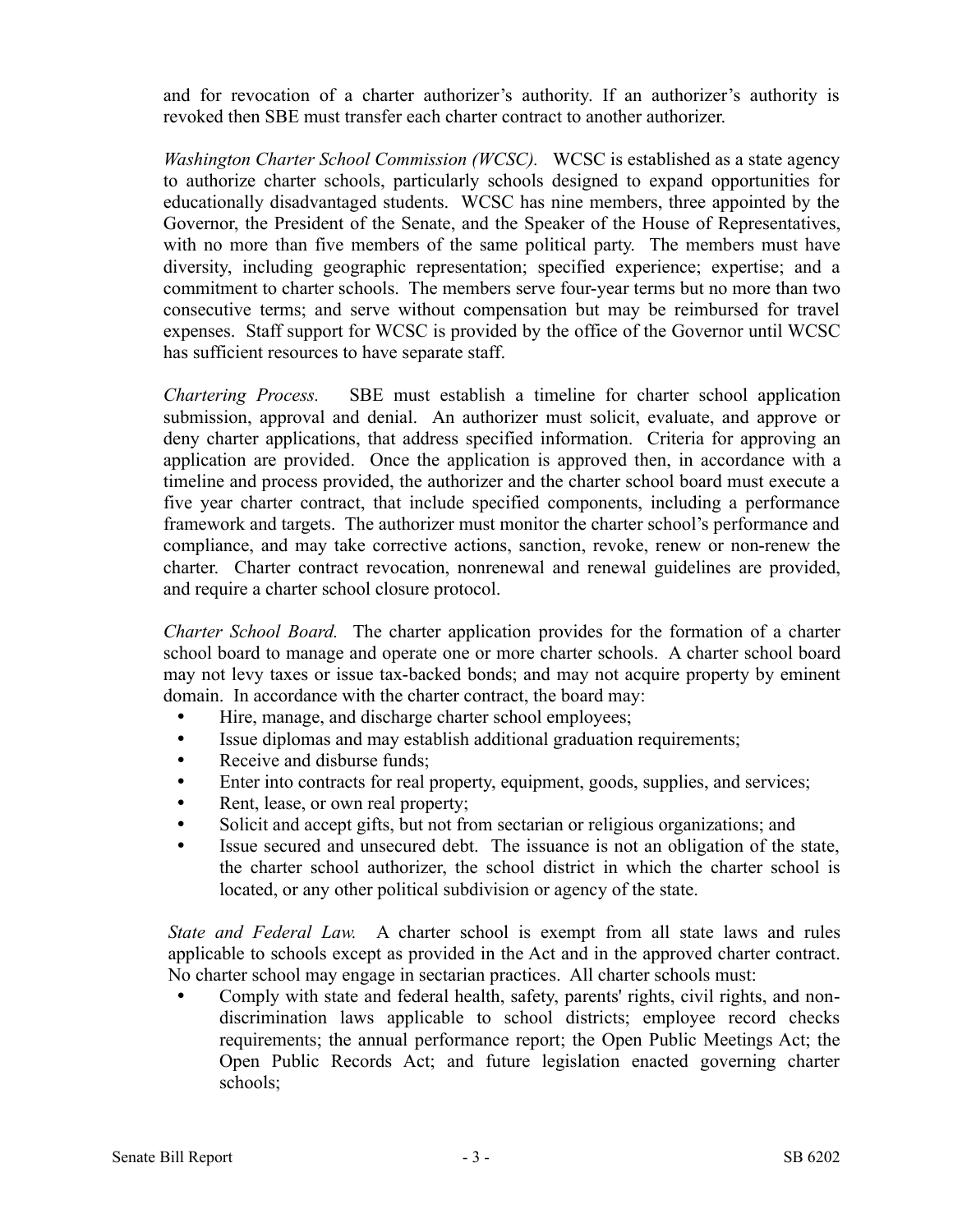- $\bullet$ Provide instruction in the Essential Academic Learning Requirements, participate in the statewide student assessments, and be subject to SBE's performance improvement goals;
- $\bullet$ Employ certificated instructional staff, except in exceptional cases, (the same as public non-charter and private schools); and
- $\bullet$ Adhere to generally accepted accounting principles and be subject to financial examinations and audits as determined by the state auditor.

*Student Admissions.* A charter school may not charge tuition or limit admission but may organize around a special emphasis, theme or concept. Children of the charter school's founders, board members, and full-time employees may get an enrollment preference up to 10 percent of the school's total enrollment. Conversion charter schools must enroll all students who wish to remain enrolled after the conversion and give siblings of current students an enrollment preference. If there is insufficient capacity to serve all students who apply to a charter school then the school must use a lottery to select students.

*Extracurricular Activities.* A charter school and its students are eligible to participate in interscholastic programs in the same manner as non-charter schools and non-charter school students. A charter school student may participate in extracurricular activities at non-charter public school if the activities are not offered by the charter school. The charter school must pay a share of the non-charter school's cost for the activity. SBE must adopt rules on uniform cost sharing and fee policies.

*Funding.* State funding for charter schools uses the statewide average staff-mix ratio, with years of certificated instructional staff service in a charter school included in calculating the years of service on the statewide salary allocation schedule. State allocations include general apportionment, special education, other categorical and nonbasic education funds; but not the small school assistance factor. A charter school is eligible for state school construction assistance and to apply for state grants.

Levy funds are available only to charter schools authorized by a school district. If a local levy is approved before the start-up of a conversion charter school then it is eligible for the local levy funds but new charter schools are not. If a levy is approved after the startup of any charter school then the school must be included in the levy and the levy process.

*Facilities.* Procedures are provided for charter schools to purchase or lease, at below fair market value, facilities or property of school districts; and facilities of institutions of higher education, or other public or private entities for use as a school building. Specified entities, including churches, may provide space within their facilities for charter schools to use.

*School District.* School districts must provide information to parents and the public about charter schools located within the district. If a student transfers from a charter school to a non-charter school then the non-charter school must accept the student's credits in the same manner as non-charter school credits.

*Annual Reports.* Each charter school authorizer must submit an annual report to SBE that includes specified components. By December 1, SBE must submit to the public,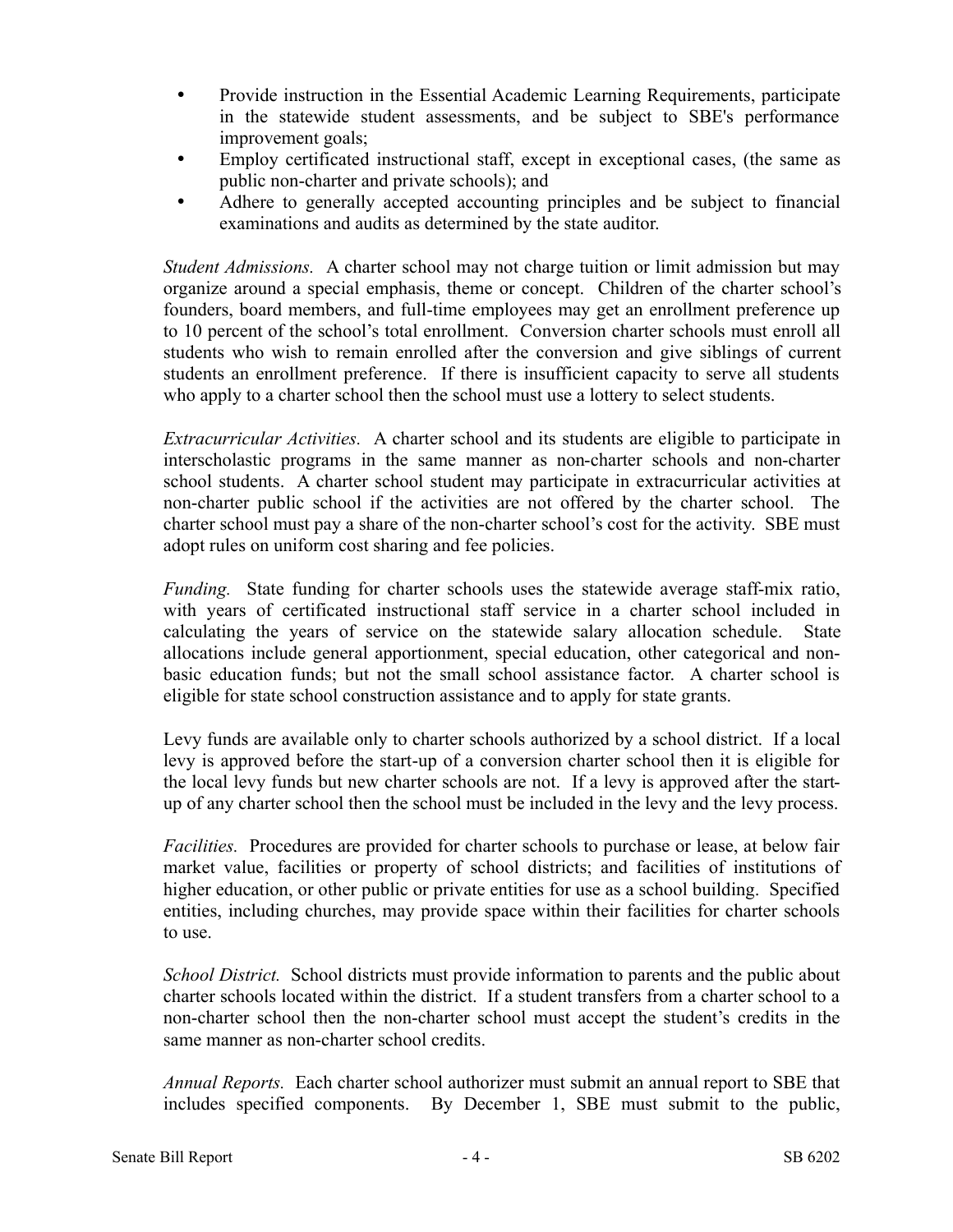Governor, and Legislature, an annual report on the state's charter schools. SBE report must contain specified information, including a comparison of the student performance of charter schools with non-charter schools.

#### Transformation Zone District.

*Transformation Zone District.* TZD is created as an office within OSPI to act as a statewide school district for persistently lowest-achieving schools that are temporarily transferred to TZD from the original school district. TZD must contract with a Learning Management Organization (LMO) to manage and operate a transformation zone school. TZD may not levy taxes, buy or sell real property, incur bonded indebtedness, and has no eminent domain power.

*Transformation Zone School.* A school that has been temporarily transferred from its original school district to the jurisdiction of TZD.

*Limited Number of TZD schools*. At least ten–but no more than 20–schools that meet OSPI criteria can be transferred to TZD each year.

*Learning Management Organization.* A public benefit nonprofit corporation or a nonprofit corporation that has applied for tax-exempt status under section 501(c) (3) of the Internal Revenue Code. LMO must have expertise in managing the daily operations and the academic and instructional learning environments of a school. LMO applicants must provide certain information. OSPI must contract with LMO for the management and operation of each school transferred to TZD, and the contract must not be for more than three years. The contract may be renewed based on the performance framework in the contract, which must include performance indicators, measures, and metrics. LMO may contract with others to provide goods and services to the transformation zone school. Regular public meetings between LMO and a standing parent and community advisory committee must occur.

*Transfer Process.* Beginning in January 2013, OSPI must annually recommend to SBE schools for temporary transfer to TZD. OSPI must adopt criteria for making the recommendations, including that the school is among the persistently lowest-achieving schools. A process for notice to the school district and reconsideration of the recommendation is provided. SBE must consider the recommendations at a public meeting and may modify the recommendations. The annual transfer of schools takes effect on September 1, 2012. The original school district, in cooperation with OSPI, must develop a transfer plan.

*State Laws.* OSPI and the schools transferred to its jurisdiction are exempt from all state laws and rules applicable to schools, except that they must:

- $\bullet$ Comply with the following: state and federal health, safety, parents' rights, civil rights, and non-discrimination laws applicable to school districts; employee record checks requirements; the annual performance report; the Open Public Meetings Act; the Open Public Records Act; and future legislation enacted governing the TZD;
- $\bullet$ Provide instruction in the Essential Academic Learning Requirements and participate in the statewide student assessments;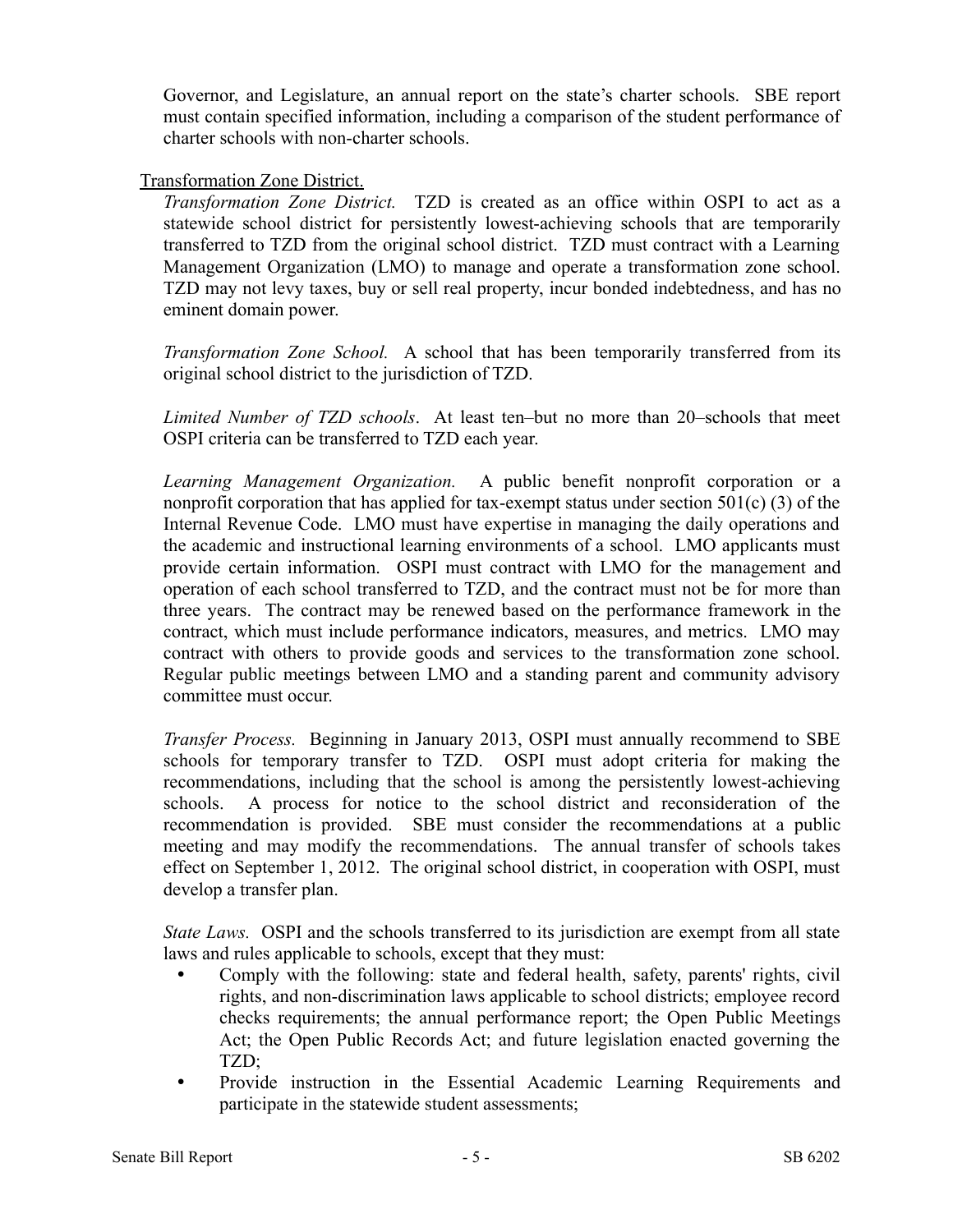- $\bullet$ Employ certificated instructional staff, except in exceptional cases (which is the same requirement for non-charter and private schools);
- $\bullet$ Adhere to generally accepted accounting principles and be subject to financial examinations and audits as determined by the state auditor; and
- $\bullet$ Be subject to SBE's performance improvement goals.

*Funding.* A process for state allocations for transformation schools is provided and includes general apportionment, special education, and other categorical and non-basic education funds. A charter school is eligible for federal funds.

State and federal funds apportioned to transformation zone schools must be included in the original school district's levy base. If a local levy has been approved before the transfer of the school, then the transformation zone school is eligible for its share of local levy funds. If a local levy is approved after the transfer of the school, then the school must be included in levies.

*Employees.* The original school district must notify all employees of a school that is identified to be transferred to TZD before the transfer takes place, that their employment contracts will not be renewed at the end of the school year. Employees may request a transfer to the transformation zone school or another school in the original school district. OSPI is authorized to hire employees for TZD, and LMO has the responsibility to hire, assign, evaluate, and dismiss all staff of a transformation zone school. Years of service in a transformation zone school will be included in the service calculation for the statewide salary allocation schedule.

*Students.* The original school district must notify all parents of students of a school when the school is scheduled to be transferred to TZD. Students must be permitted to transfer to another school within the original school district in accordance with district assignment policies. Students in a transformation zone school may participate in interscholastic and extracurricular activities of the original school district.

*Facilities.* A transformation zone school is entitled to use its existing facility rent free. The original school district retains ownership and remains responsible for major repairs and safety upgrades but TZD is responsible for routine maintenance of the facility. OSPI may negotiate with the original school district for payment of the school's share of overhead costs.

*Return to Original District.* A transformation school is eligible to return to its original school district when for three consecutive years it meets the performance improvement criteria established by SBE. A process for notification and for the return is provided. The return takes effect September 1, 2012.

**Appropriation**: None.

**Fiscal Note**: Requested on January 13, 2012.

## **Committee/Commission/Task Force Created**: No.